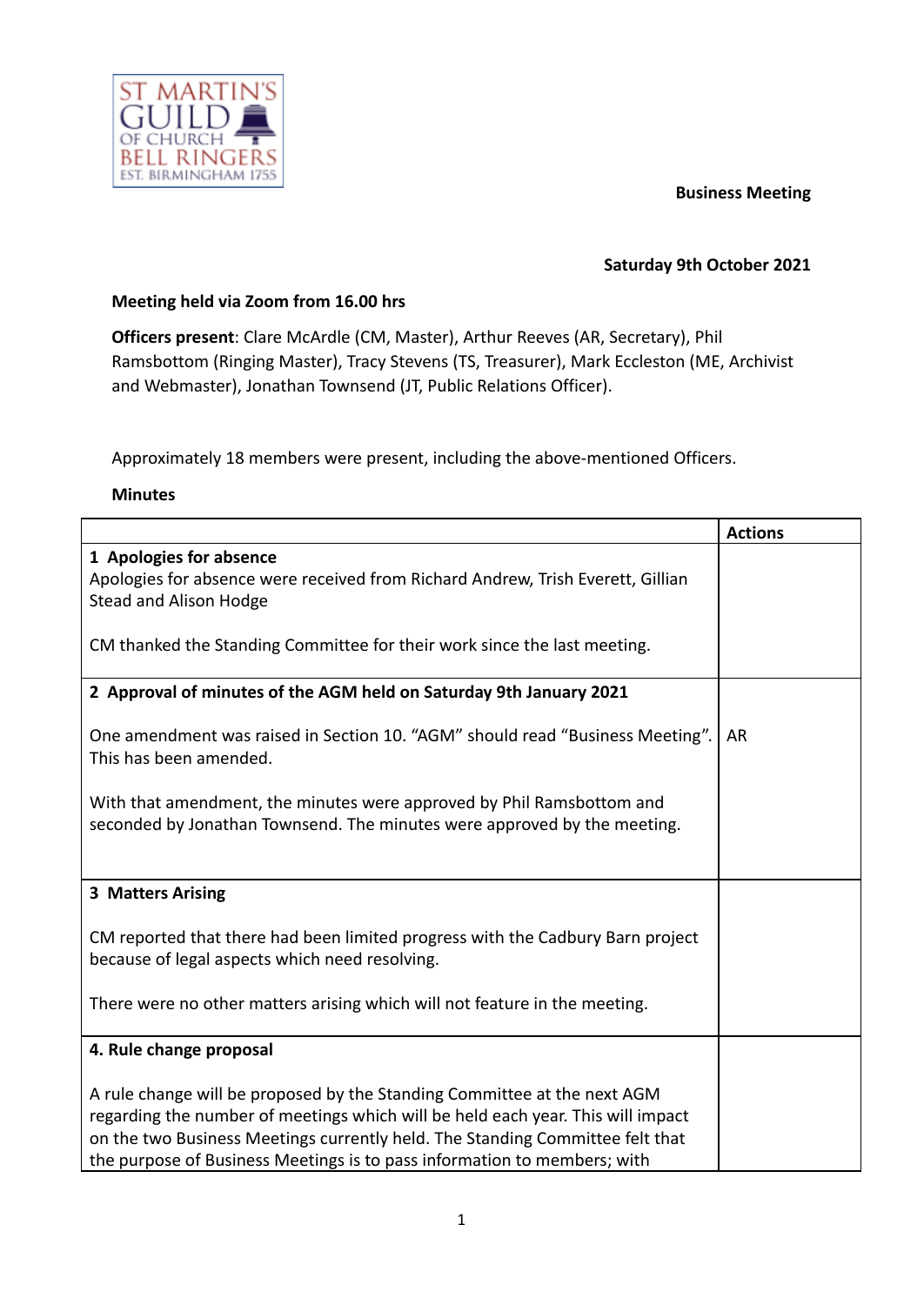| modern communication this is not required. The activity of the Guild is driven by<br>the Standing Committee. This proposal is to re-introduce formal Standing<br>Committee meetings. The AGM should be an adequate opportunity for members<br>to hold the Standing Committee to account. Special General Meetings can be<br>called for emergency business.<br>The proposal is an amendment to rule 4. CM shared the rule proposal, which had<br>been circulated prior to the meeting. This is enclosed to these minutes (enclosure |           |
|------------------------------------------------------------------------------------------------------------------------------------------------------------------------------------------------------------------------------------------------------------------------------------------------------------------------------------------------------------------------------------------------------------------------------------------------------------------------------------------------------------------------------------|-----------|
| 1).<br>CM asked members to consider the rule proposal and urged members to contact                                                                                                                                                                                                                                                                                                                                                                                                                                                 | <b>CM</b> |
| one of the Officers should they have any questions or objections.                                                                                                                                                                                                                                                                                                                                                                                                                                                                  |           |
| 5. Ringing master's report                                                                                                                                                                                                                                                                                                                                                                                                                                                                                                         |           |
| This is attached in enclosure 2.                                                                                                                                                                                                                                                                                                                                                                                                                                                                                                   |           |
| CM thanked PR for his report and congratulated him for the organisation of the<br>weekly sessions.                                                                                                                                                                                                                                                                                                                                                                                                                                 |           |
| 6. Financial reports                                                                                                                                                                                                                                                                                                                                                                                                                                                                                                               |           |
| TS reported back on matters arising from the previous meeting:<br>TS has paid the Ringing Room Donation of £102.99 (this includes the Paypal<br>transaction fee).                                                                                                                                                                                                                                                                                                                                                                  |           |
| TS also reported that the Bake Off Just Giving Page has now been closed and the<br>May Bake Off raised £200 for the Trussell Trust                                                                                                                                                                                                                                                                                                                                                                                                 |           |
| Regarding the proposed BRF rule change, TS has reviewed this with the Standing<br>Committee and feels this is not necessary. The rule change proposal relates to<br>when the Guild changed from being territorial and specifically stopped using "for<br>the Diocese of Birmingham" as part of its name. However, the current rules allow<br>for this. TS asked members to contact her directly if they disagreed.                                                                                                                 |           |
| TS confirmed that she had completed the Charity Commission report for the BRF<br>and this was available online from the Charity Commission.                                                                                                                                                                                                                                                                                                                                                                                        |           |
| TS reported that we had received £2147.55 from a Gift Trust set up by Andrew<br>Stubbs. TS also reported that we had been recognised in Andrew's will, though are<br>yet to receive the bequest.                                                                                                                                                                                                                                                                                                                                   |           |
| TS reported that the BRF now stood at £26974.97. TS stated that the BRF was in a<br>very healthy position and urged members to put requests forward. This can<br>include sound proofing work.                                                                                                                                                                                                                                                                                                                                      |           |
| Simon Linford asked whether the Standing Committee would consider applications<br>for more than the current 10% proportion, given the healthy nature of the funds.                                                                                                                                                                                                                                                                                                                                                                 |           |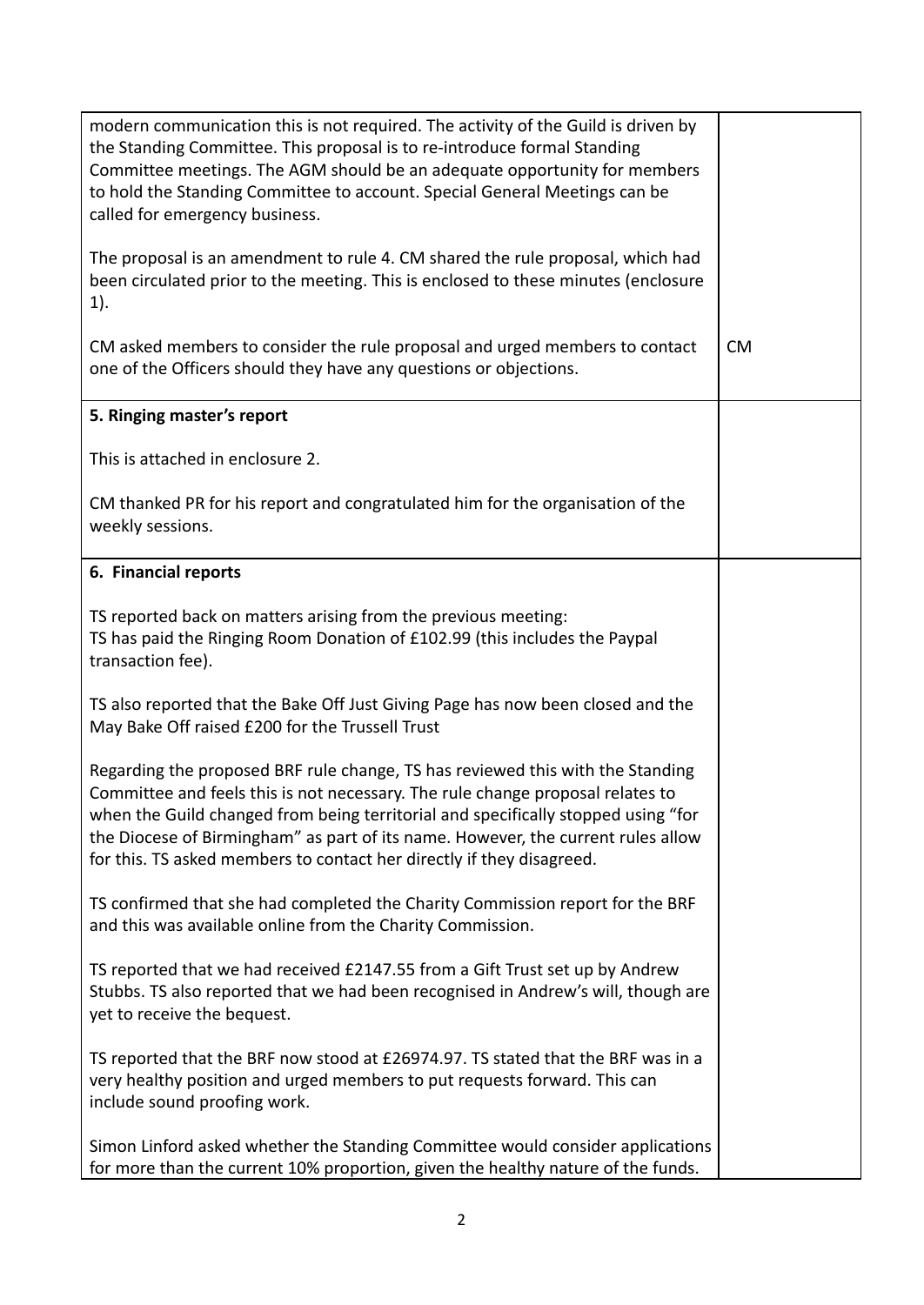| TS replied positively, emphasising the 10% is a guideline and not a rule. She said it<br>would depend on the project, on how many projects we had/ requests for and the                                                                                                                                                                                            |         |
|--------------------------------------------------------------------------------------------------------------------------------------------------------------------------------------------------------------------------------------------------------------------------------------------------------------------------------------------------------------------|---------|
| funds available.                                                                                                                                                                                                                                                                                                                                                   |         |
| Tony Daw, as one of the Trustees of the BRF, re-iterated that the 10% proportions<br>were advisory and trustees were minded to be generous. Tony raised the query as<br>to whether Aston could be a project. CM replied that this would be discussed at<br>Standing Committee in November, and asked Tony for more clarity on what such a<br>project would entail. | TD / TS |
| CM thanked TS for all of her work as treasurer.                                                                                                                                                                                                                                                                                                                    |         |
| 7. Safeguarding Officers report                                                                                                                                                                                                                                                                                                                                    |         |
| In TE's absence, a written report was submitted and read to the meeting. This is<br>available in enclosure 3.                                                                                                                                                                                                                                                      |         |
| 8. Archivist Update                                                                                                                                                                                                                                                                                                                                                |         |
|                                                                                                                                                                                                                                                                                                                                                                    |         |
| ME reported that the 2019 and 2020 issues of the RW are still with the binders,<br>but the Guild should have the bound volume back shortly.                                                                                                                                                                                                                        |         |
| ME reported that he'd now started work arranging and cataloguing our<br>non-printed book materials, the Guild's archive items. These are also in the<br>process of being repackaged in acid-free archival quality enclosures.                                                                                                                                      |         |
| ME has received a few enquiries in recent months, mostly historical research<br>enquiries.                                                                                                                                                                                                                                                                         |         |
| ME reminded all members that he'd be very happy to hear from them if they're<br>interested in the Guild library. As well as historical research items, there are<br>numerous current ringing theory books and these can be borrowed. Further<br>information can be found on the Guild website                                                                      |         |
| CM reminded members of the Year Book, which has been printed. Alan Glover,<br>CCCBR Librarian, had been in touch to offer praise on the design of the Year Book.<br>There is a £5 charge, but CM noted that it was a very worthwhile charge! CM<br>thanked Mark for his work as archivist.                                                                         |         |
| 9. Update from Ringing Recovery Champion                                                                                                                                                                                                                                                                                                                           |         |
| AJ Barnfield positively stated that the SMG was in a good place and he felt that in<br>many ways was "recovered". He was feeling that the Recovery Champion role was<br>largely redundant for our Guild. AJ Barnfield noted that one area he hadn't heard<br>much at this meeting was how to encourage and support ringers to help                                 |         |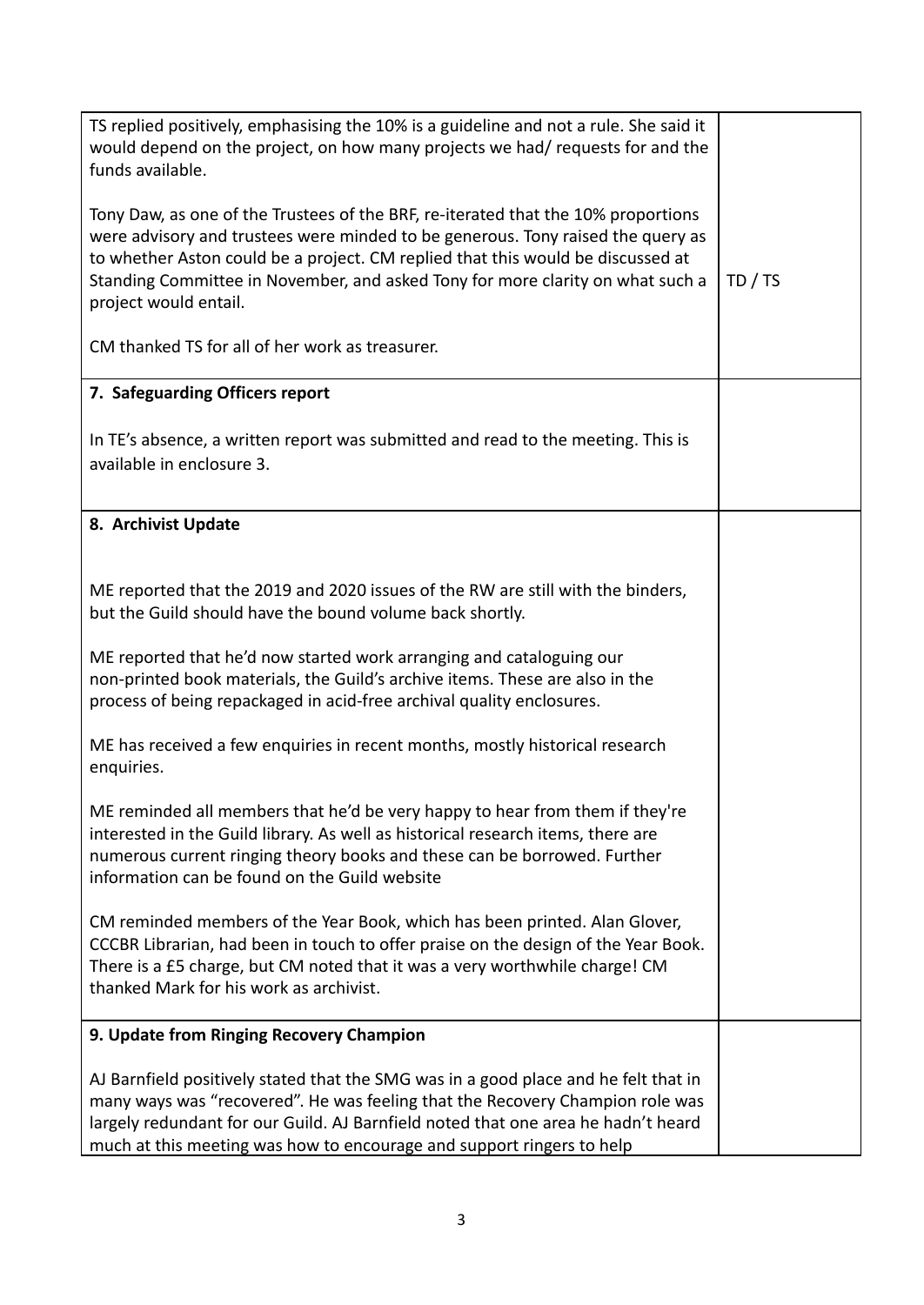| Guild could support this.                                                                                                                                                                                                                                                                                                                                                                                                                                                                                                                                                                                                                                                                                                                                                                                                                                                                  |                                         |                             | themselves (for example, organising their own practices). He questioned how the |    |
|--------------------------------------------------------------------------------------------------------------------------------------------------------------------------------------------------------------------------------------------------------------------------------------------------------------------------------------------------------------------------------------------------------------------------------------------------------------------------------------------------------------------------------------------------------------------------------------------------------------------------------------------------------------------------------------------------------------------------------------------------------------------------------------------------------------------------------------------------------------------------------------------|-----------------------------------------|-----------------------------|---------------------------------------------------------------------------------|----|
| AJ Barnfield has recently attended a CCCBR Recovery Champion Zoom meeting. He<br>noted attendance was lower, possibly reflecting that people were returning to<br>ringing. The focus of meeting was: what can the CCCBR do to help. The key<br>response was that the CCCBR should focus on recruitment, and possibly a national<br>strategy. However, consensus was that there needed to be structures in place<br>before this can occur and hence the CCCBR would be looking at 2022 before<br>launching anything of this nature. There was general encouragement to run more<br>courses to run of ART M1 and M2 to train new ringing teachers. The promotion of<br>clusters and schools was also probably key to this.                                                                                                                                                                   |                                         |                             |                                                                                 |    |
| AJ Barnfield encouraged members to talk to him directly after the meeting about<br>issues they were interested in relating to this.                                                                                                                                                                                                                                                                                                                                                                                                                                                                                                                                                                                                                                                                                                                                                        |                                         |                             |                                                                                 |    |
| CM raised awareness of the Ringing Master's Three Events Challenge, which is the<br>Guild's strategy of encouraging members to organise events for themselves.                                                                                                                                                                                                                                                                                                                                                                                                                                                                                                                                                                                                                                                                                                                             |                                         |                             |                                                                                 |    |
| AR reminded people that the Guild Zoom account is open for members to use.                                                                                                                                                                                                                                                                                                                                                                                                                                                                                                                                                                                                                                                                                                                                                                                                                 |                                         |                             |                                                                                 |    |
|                                                                                                                                                                                                                                                                                                                                                                                                                                                                                                                                                                                                                                                                                                                                                                                                                                                                                            | 10. Update on Henry Johnson Dinner 2022 |                             |                                                                                 |    |
| Jenny Sunter, HJ Dinner Secretary, had organised a meeting earlier this week with<br>certain officers to discuss arrangements for the 2022 dinner. A survey had been<br>sent out to a significant number of previous attendees of Henry Johnson dinners<br>seeking their views on whether they'd be prepared to attend a live event. Of those<br>who replied, an overwhelming response was that an in-person event was<br>preferable. However, there are concerns that the current venue booked, the<br>Burlington, was on reserve with a stipulated number of attendees that could not<br>be guaranteed. Jenny will enquire options with the Burlington and feedback at the<br>next Standing Committee in November (and to the wider membership at the<br>AGM).<br>CM thanked Jenny for her work on preparations for the dinner and especially for<br>thinking ahead to options for 2022. |                                         |                             |                                                                                 | JS |
| 11. Approval of New Members                                                                                                                                                                                                                                                                                                                                                                                                                                                                                                                                                                                                                                                                                                                                                                                                                                                                |                                         |                             |                                                                                 |    |
|                                                                                                                                                                                                                                                                                                                                                                                                                                                                                                                                                                                                                                                                                                                                                                                                                                                                                            |                                         |                             |                                                                                 |    |
| <b>Member</b>                                                                                                                                                                                                                                                                                                                                                                                                                                                                                                                                                                                                                                                                                                                                                                                                                                                                              |                                         |                             |                                                                                 |    |
| Stella Smith                                                                                                                                                                                                                                                                                                                                                                                                                                                                                                                                                                                                                                                                                                                                                                                                                                                                               | <b>Tower</b><br>Kidderminster           | Proposer<br>Phil Ramsbottom | Seconder<br>Tony Daw                                                            |    |
| <b>Richard Hurst</b>                                                                                                                                                                                                                                                                                                                                                                                                                                                                                                                                                                                                                                                                                                                                                                                                                                                                       | Stourbridge                             | Phil Ramsbottom             | Tony Daw                                                                        |    |
| <b>Alex Parsons</b>                                                                                                                                                                                                                                                                                                                                                                                                                                                                                                                                                                                                                                                                                                                                                                                                                                                                        | Stourbridge                             | Phil Ramsbottom             | Tony Daw                                                                        |    |
|                                                                                                                                                                                                                                                                                                                                                                                                                                                                                                                                                                                                                                                                                                                                                                                                                                                                                            |                                         |                             |                                                                                 |    |
| All nominees were approved. Certificates, year books and badges will be provided<br>in due course to welcome these as new members to the Guild.                                                                                                                                                                                                                                                                                                                                                                                                                                                                                                                                                                                                                                                                                                                                            | <b>AR</b>                               |                             |                                                                                 |    |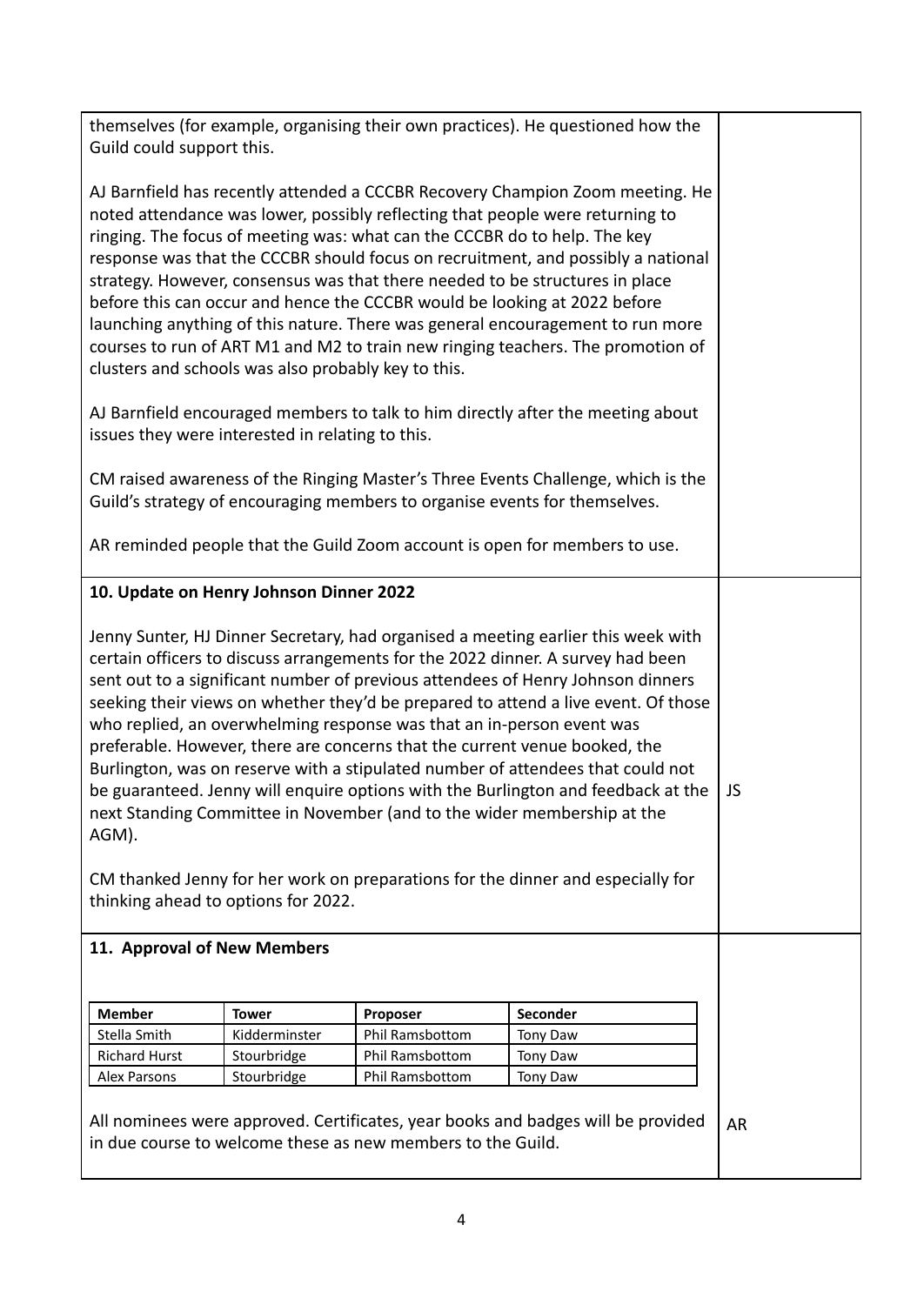|                                                                                                                                                                                                                                                                                                                                                                                  |              | CM proposed the following as associate members to the Guild.                  |                                                                                                                                                                                                                                                                                                                                                                                                                                 |                 |
|----------------------------------------------------------------------------------------------------------------------------------------------------------------------------------------------------------------------------------------------------------------------------------------------------------------------------------------------------------------------------------|--------------|-------------------------------------------------------------------------------|---------------------------------------------------------------------------------------------------------------------------------------------------------------------------------------------------------------------------------------------------------------------------------------------------------------------------------------------------------------------------------------------------------------------------------|-----------------|
| <b>Associate Member</b>                                                                                                                                                                                                                                                                                                                                                          | <b>Tower</b> | Proposer                                                                      |                                                                                                                                                                                                                                                                                                                                                                                                                                 |                 |
| <b>Graham Stubbs</b>                                                                                                                                                                                                                                                                                                                                                             | <b>BSoR</b>  | Clare McArdle                                                                 |                                                                                                                                                                                                                                                                                                                                                                                                                                 |                 |
| Elizabeth Somerville                                                                                                                                                                                                                                                                                                                                                             | Coleshill    | Clare McArdle                                                                 |                                                                                                                                                                                                                                                                                                                                                                                                                                 |                 |
|                                                                                                                                                                                                                                                                                                                                                                                  |              |                                                                               |                                                                                                                                                                                                                                                                                                                                                                                                                                 |                 |
| 12. AOB                                                                                                                                                                                                                                                                                                                                                                          |              |                                                                               |                                                                                                                                                                                                                                                                                                                                                                                                                                 |                 |
| <b>Young Change Ringers Association:</b><br>until the age of 30.                                                                                                                                                                                                                                                                                                                 |              |                                                                               | CM invited Charlie Linford to speak, as one of the founding members of the newly<br>formed YCRA. Charlie reported that the YCRA is a mentoring scheme with the aim<br>of creating a community for young ringers and especially those who live in areas<br>with limited young people. There is an annual subscription of £15 a year, though<br>this includes a book and a badge. Ringers can join once they can handle a bell up |                 |
|                                                                                                                                                                                                                                                                                                                                                                                  |              | young ringers of the Guild with financial assistance if £15 is too expensive. | CM reported that the Standing Committee would like to offer to support any                                                                                                                                                                                                                                                                                                                                                      | AR to advertise |
|                                                                                                                                                                                                                                                                                                                                                                                  |              | Birmingham) and support the principles of the YCRA in general.                | Jonathan Townsend asked Charlie what the Guild could do to help. Charlie replied<br>that the Guild could support by encouraging young people they know to join. She<br>also said members could help by supporting outings (including a planned one to                                                                                                                                                                           |                 |
|                                                                                                                                                                                                                                                                                                                                                                                  |              | CM responded saying that the Guild would be proactive in their support.       |                                                                                                                                                                                                                                                                                                                                                                                                                                 |                 |
| <b>December social:</b><br>refreshments.                                                                                                                                                                                                                                                                                                                                         |              | The event would include informal challenges and seasonally appropriate        | CM advertised the December $4th$ social, which will be in person from 2.30-3.30pm.                                                                                                                                                                                                                                                                                                                                              | PR / AR         |
| <b>BSoR</b> update:                                                                                                                                                                                                                                                                                                                                                              |              |                                                                               |                                                                                                                                                                                                                                                                                                                                                                                                                                 |                 |
|                                                                                                                                                                                                                                                                                                                                                                                  |              | students at St Paul's (bell handling) and 4 at Harborne (Foundation skills)   | CM reported that the School had re-started on the 18th September. Currently two<br>towers run each week, which is an intentionally small re-opening of the school<br>with the aim of re-building back up. So far, CM had comfortably been able to<br>schedule both towers a week. Two new ringers had been recruited and more<br>students are expected to return in the next few weeks. There were currently 7                  |                 |
| CM updated members with changes that had been implemented following the<br>experience of running the school over the last few years. CM mentioned that<br>these changes were introduced to manage expectations. From here-on, there<br>would be no open ended courses. Each level would be limited to 16 sessions (the<br>average time it took students to complete each level). |              |                                                                               |                                                                                                                                                                                                                                                                                                                                                                                                                                 |                 |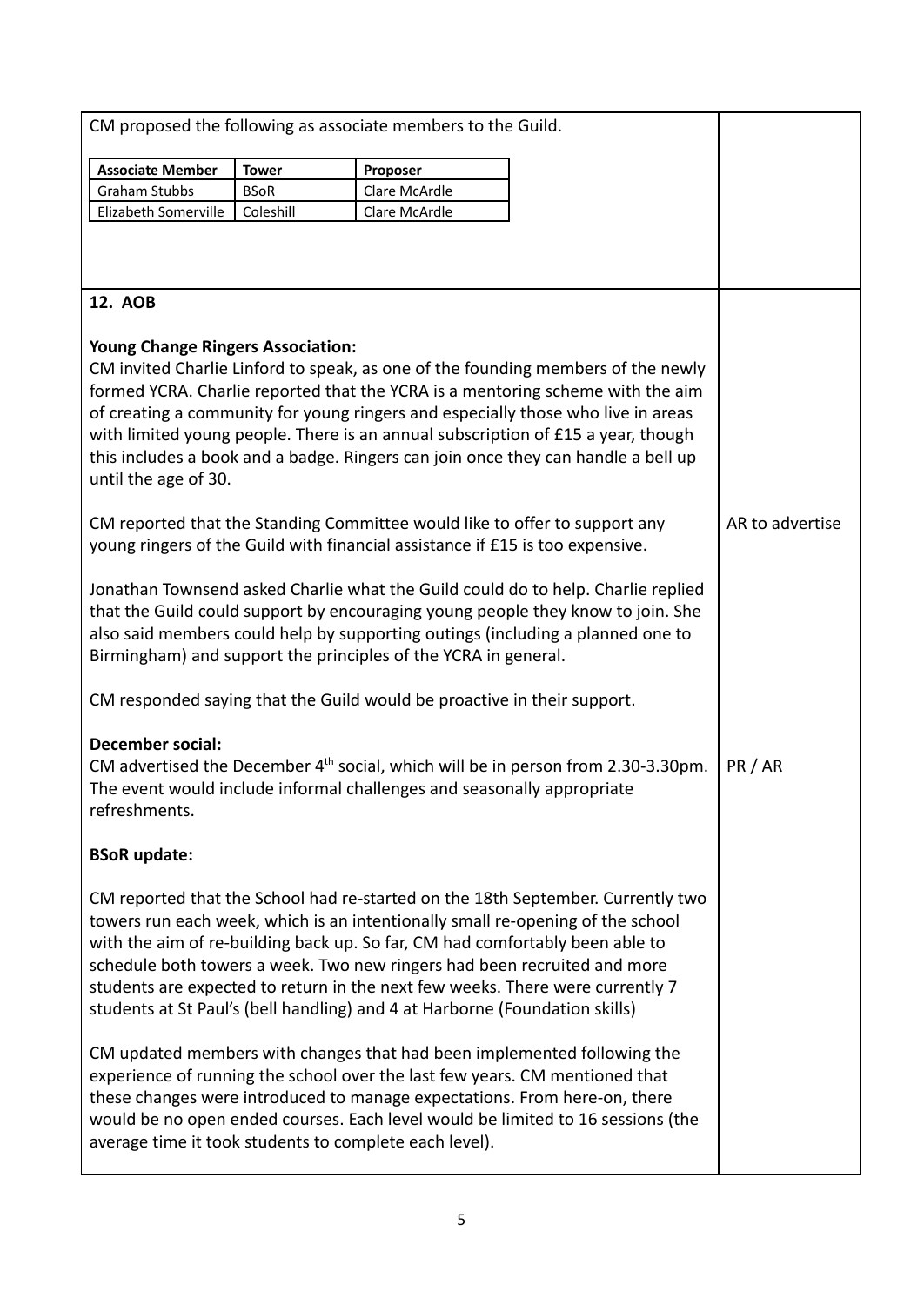| A third tower is planned to start in November.                                                                                                                                                                                                                                                                                      |           |
|-------------------------------------------------------------------------------------------------------------------------------------------------------------------------------------------------------------------------------------------------------------------------------------------------------------------------------------|-----------|
| CM raised awareness of school both for students and teachers. CM said that the<br>school offered a mentorship programme for teachers once they had completed<br>their ART teaching course.                                                                                                                                          |           |
| 7 <sup>th</sup> -8 <sup>th</sup> May 2022:                                                                                                                                                                                                                                                                                          |           |
| CM raised awareness that Birmingham was hosting the ART conference. Saturday<br>$7th$ would consist of workshops and presentations based at Erdington Academy.<br>The 8 <sup>th</sup> May was hosted by the CCCBR Stewardship Committee led by Alison<br>Hodge. CM asked members to put the date in their diary; details to follow. |           |
| <b>Don Finnemore:</b>                                                                                                                                                                                                                                                                                                               |           |
| CM updated members on Don Finnemore who has recently been unwell. Don is<br>now home from hospital and is recovering. CM proposed sending best wishes to<br>Don from the meeting.                                                                                                                                                   | <b>CM</b> |
| Social media                                                                                                                                                                                                                                                                                                                        |           |
| Jonathan Townsend raised awareness of the Guild's Twitter and Instagram<br>account. Jonathan said that this was a way of reaching over 300 people easily. He<br>said this could be used to advertise what is happening or to celebrate what you've<br>achieved! CM thanked JT for increasing the Guild's social media presence.     |           |
| 13. Next Meeting                                                                                                                                                                                                                                                                                                                    |           |
| The next meeting will be the AGM on Jan 8 <sup>th</sup> 2022. This will be in person at St<br>Mary's Moseley. Meeting for lunch at 1pm with a 2pm start for the meeting.                                                                                                                                                            |           |
| 14. Meeting Close                                                                                                                                                                                                                                                                                                                   |           |
| CM closed the meeting at 16.57<br>Members were invited to stay to speak to AJ Barnfield about Covid recovery.                                                                                                                                                                                                                       |           |

Enclosure 1:

# **Meetings**

- 4.1 The Annual General Meeting of the Guild shall normally be held on the second Saturday in January for the following purposes:
- 4.1.1 the election of Life Vice Presidents, Life Members, Officers and Officials of the Guild,
- 4.1.2 the presentation of the accounts and reports from Guild Officers,
- 4.1.3 the determination and apportionment of subscriptions and fees,
- 4.1.4 other appropriate business including the election of Central Council representatives.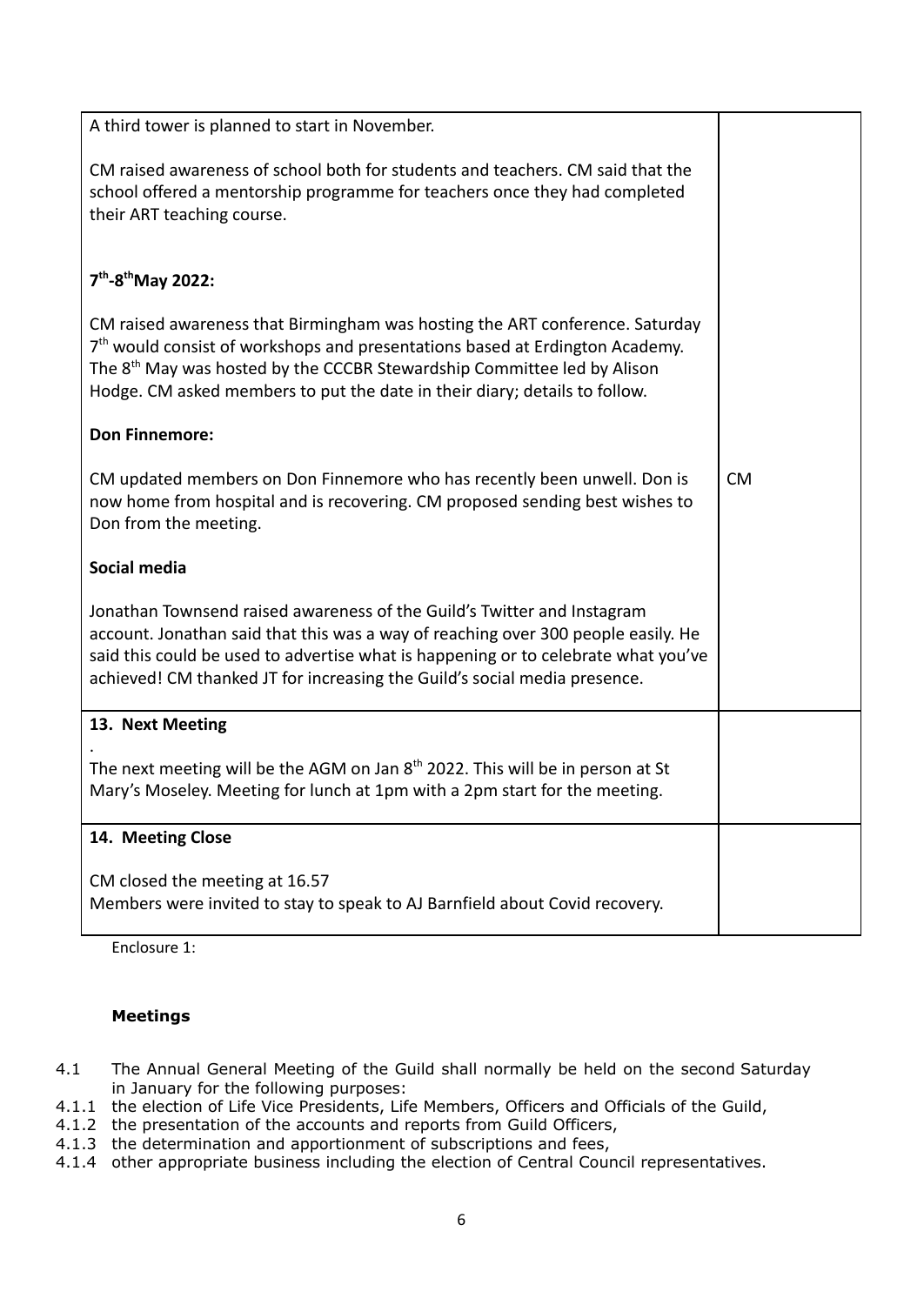- 4.2 Special General Meetings shall be held at a venue to be decided by the Officers within four weeks of either:
- 4.2.1 such a meeting being called by the Officers, or
- 4.2.2 receipt by the Secretary of a written notice specifying the business to be transacted at the meeting signed by at least one tenth of the Full Members of the Guild.
- 4.3 The quorum at the Annual General Meeting or at a Special General Meeting shall be forty Full Members of the Guild.
- 4.4 All motions and proposals, unless otherwise provided for by the rules, shall be decided on a simple majority of those members voting. The Chairman of the meeting shall have a casting vote.
- 4.5 Full Members, Life Vice Presidents and Life Members unable to attend an Annual or Special General Meeting and having tendered a written apology may register their views on the business of the meeting and vote by writing to the Secretary prior to the meeting. The number of such voting members shall not count towards the relevant quorum but their votes shall count equally with those of the members present.
- 4.6 In the absence of either the Master or Secretary from an Annual or Special General Meeting the members present shall elect a substitute for that meeting.
- 4.7 There will be at least two other General Meetings a year to review and organise ringing activities and conduct the regular business of the Guild.
- 4.8 Quorum for a General Meeting shall be ten, two of whom must be either the Master, Secretary, Ringing Master or Treasurer.
- 4.9 For the purpose of interpretation of these Rules, a 'Meeting' refers to a General Meeting, Special General Meeting or Annual General Meeting of the Guild.

Revised rule 4

- 4.7 The Officers will form a Standing Committee and hold Meetings during the year to conduct the business of the Guild.
- 4.8 Quorum for a Standing Committee Meeting shall be five, three of whom must be the Master, Secretary, Ringing Master or Treasurer.
- 4.9 The Officers shall transact urgent business and deal with matters referred to them by Meetings of the Guild, or by individual members.
- 4.10 The Officers can co-opt members to perform specific functions including organising events.
- 4.11 The Standing Committee shall consider and ratify all applications for Membership.
- 4.12 For the purpose of interpretation of these Rules, a 'Meeting' refers to a Standing Committee Meeting, Special General Meeting or Annual General Meeting of the Guild.

Enclosure 2:

Ringing Master's report

Looking through Bellboard and scanning the information that the recovery team have been collating, I think it's fair to say that just about all the towers which the Guild supports have returned to ringing in some form or another for both Sunday service and practice nights. Although some towers are 'open house' others by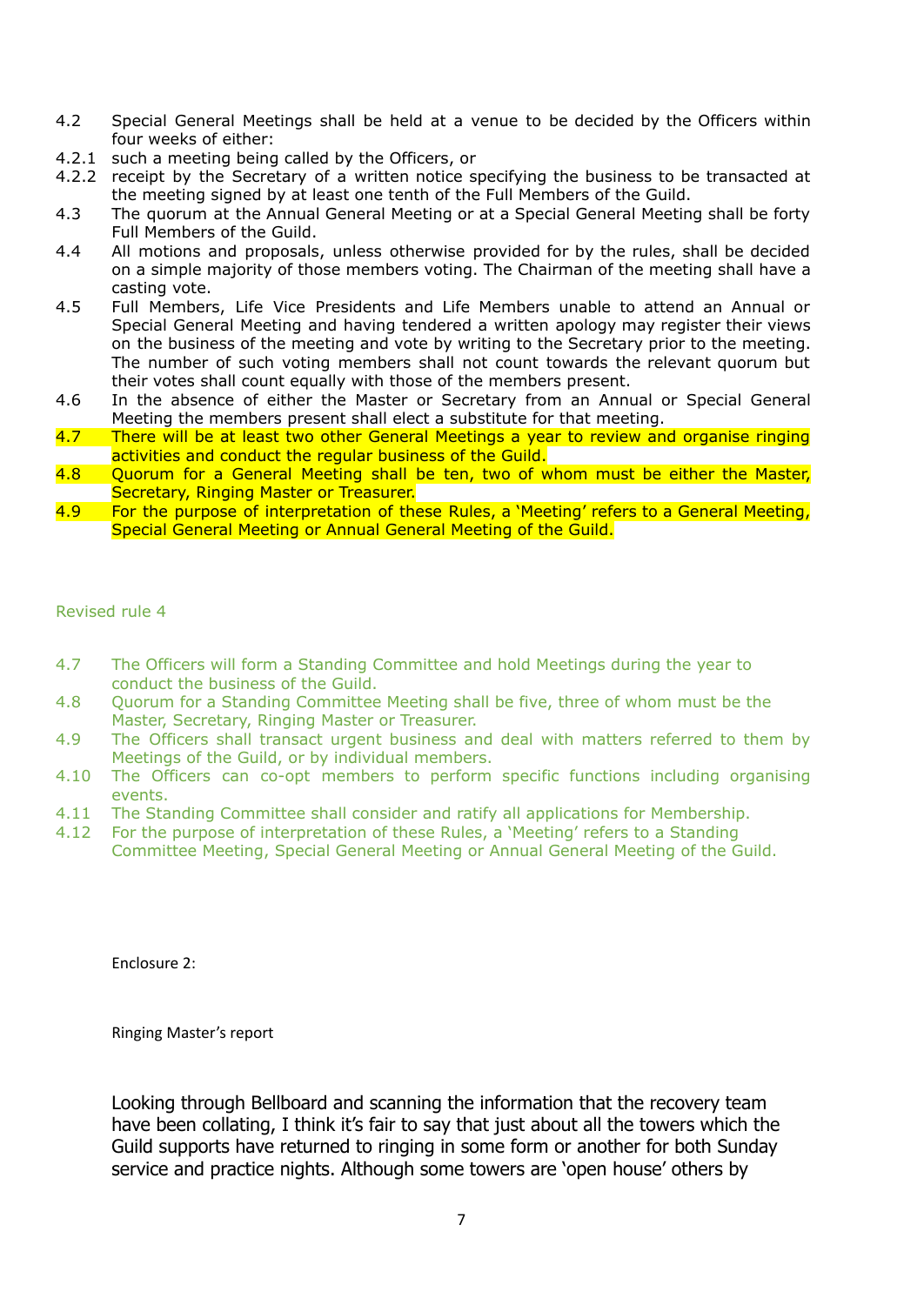necessity are operating a rota system to control numbers in the tower. What really matters though is that we are ringing bells again.

I feel it's quite noteworthy that whilst Bellboard doesn't reveal everything that's going on, of the eleven Guild entries on the platform in the last three months, six were peals of which four were on 12 bells. This ratio of entries to 12 bell peals was the same in the equivalent quarter in 2019, so although the overall number of performances is currently lower than previously (understandably so though not by much) this does indicate a promising quick return to 'normal' ringing at these levels. Also there were no Ringing Room performances during this time. Assuming that the ringers who had been using this on-line platform have transferred back to tower and handbell ringing (which I'm sure they have) then this is also a very good sign. That being said, I would still consider Ringing Room to be a useful tool in certain circumstances and not to be discarded now that we're once again getting that familiar feel of having a rope in our hands.

Whilst rummaging through Bellboard I noticed a Brumdingers quarter peal of grandsire doubles which included two 'firsts', so congratulations and well done to Susan Webb (first quarter) and Sara Paulson (first in method).

There have now been four Wednesday night workshops ranging in ability level from rounds and call changes up to grandsire (including variable hunt) and stedman caters. These have all been well enough attended (ie, not too many) and in two instances included potential new Guild members from elsewhere in the Midlands. My thanks must go to those who have kindly agreed to lead these events and also to the very necessary helpers who also come along to support. The long term plan is to run special practices/workshops every Wednesday and would be interested to hear from Guild members with any requests for these events, be they ringing, theory, or bell handling.

Phil Ramsbottom

Enclosure 3:

Safeguarding Officer's report

There is nothing new to report re Safeguarding.

I continue to work with the diocesan safeguarding training reference group maintaining good relationships !